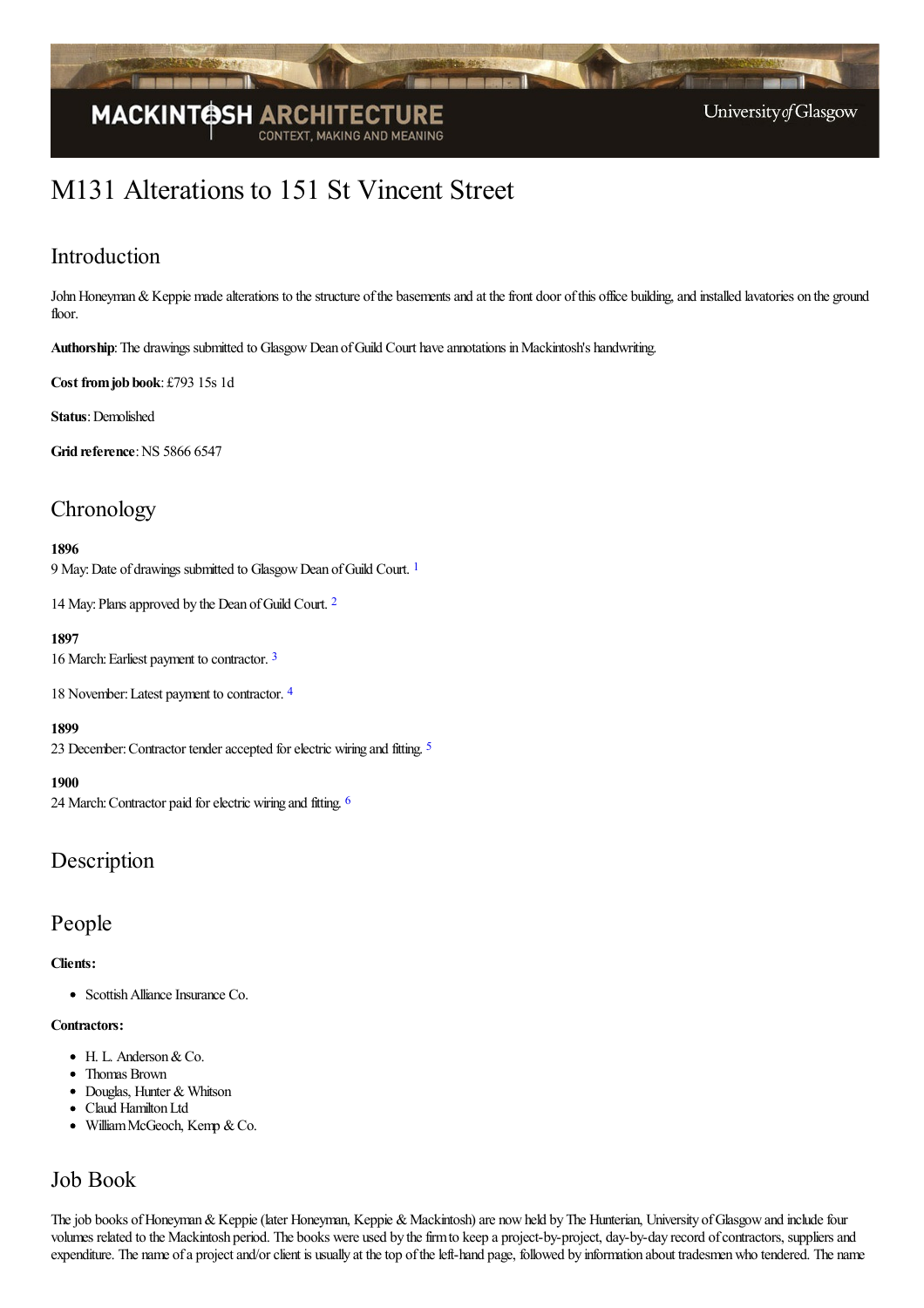of the measurer (quantity surveyor) is usually at the top of the right-hand page, followed by information about payments to contractors and suppliers. All of the data for M131 is entered in the tables below.

Page numbering is not consistent in the job books. Sometimes a single number refers to a double-page spread and sometimes each page is individually numbered. Here, each image of a double-page spread is identified by the number given at the top of the left-hand page. (Images of all of the pages from the four job books can be found at **Browse Job Books**, Visit Book and Cash Book.)

The following information about M131 has been extracted from the job books:



#### **Client**: Scottish Alliance Insurance Co.

#### **Measurer: Douglas, Hunter & Whitson**

### **Tenders**:

<span id="page-1-0"></span>

| Contractor           | <b>Type</b>               | <b>Address</b>          | <b>Date</b>         | <b>Value</b>       | Accepted                     |
|----------------------|---------------------------|-------------------------|---------------------|--------------------|------------------------------|
| William Allan & Sons | artificer                 | 567, Cathcart Road      | no data in job book | £638 0s 10d        | no                           |
| Thomas Brown         | artificer                 | Rottenrow               | no data in job book | £498 18s 9d        | yes<br>(no data in job book) |
| Hutcheson & Grant    | artificer                 | <b>Pitt Street</b>      | no data in job book | £517 0s 0d $1$     | no                           |
| Matthew Henderson    | artificer                 | <b>Grant Street</b>     | no data in job book | £551 5s 0d         | no                           |
| Thomas Kay $&$ Co.   | artificer                 | <b>Cathedral Street</b> | no data in job book | £527 4s 1d         | no                           |
| A. $& G.$ Gray       | artificer                 | <b>Bath Street</b>      | no data in job book | £521 $0s$ 0d       | no                           |
| H. L. Anderson & Co. | painter                   | no data in job book     | no data in job book | list of rates'     | yes<br>(no data in job book) |
| Andrew Wells & Son   | painter                   | no data in job book     | no data in job book | 'list of rates'    | no                           |
| Bowie Fisher & Co.   | painter                   | no data in job book     | no data in job book | 'list of rates'    | no                           |
| Bennet & Son         | painter                   | no data in job book     | no data in job book | 'list of rates'    | no                           |
| John Orr & Co.       | painter                   | no data in job book     | no data in job book | 'list of rates'    | no                           |
| Claud Hamilton Ltd   | electric wiring & fitting | no data in job book     | no data in job book | $\pounds 60$ 0s 0d | yes<br>$(23$ December 1899)  |

### **Payments (trades):**

| <b>Name</b>            | <b>Type</b>                | Payment out sum                                   |
|------------------------|----------------------------|---------------------------------------------------|
| Thomas Brown           | artificer                  | <b>Payment date: 27 March 1897</b><br>£479 8s 4d  |
| H. L. Anderson $& Co.$ | painter                    | Payment date: 27 March 1897<br>£1198s3d           |
| Claud Hamilton Ltd     | electric wiring & fittings | Payment date: 24 March 1900<br>$\pounds 60$ 0s 0d |

### **Payments (suppliers):**

| Name                        | <b>Service</b>                            | Payment date     | Payment sum |
|-----------------------------|-------------------------------------------|------------------|-------------|
| William McGeoch, Kemp & Co. | 'Grates Gasoliers etc.'                   | 16 March 1897    | £75 18s 6d  |
| H. L. Anderson $& Co.$      | lettering on front & painting of offices. | 18 November 1897 | £57 10s 0d  |

**Measurer fee payment:** £17 6s 6d (29 March 1897)